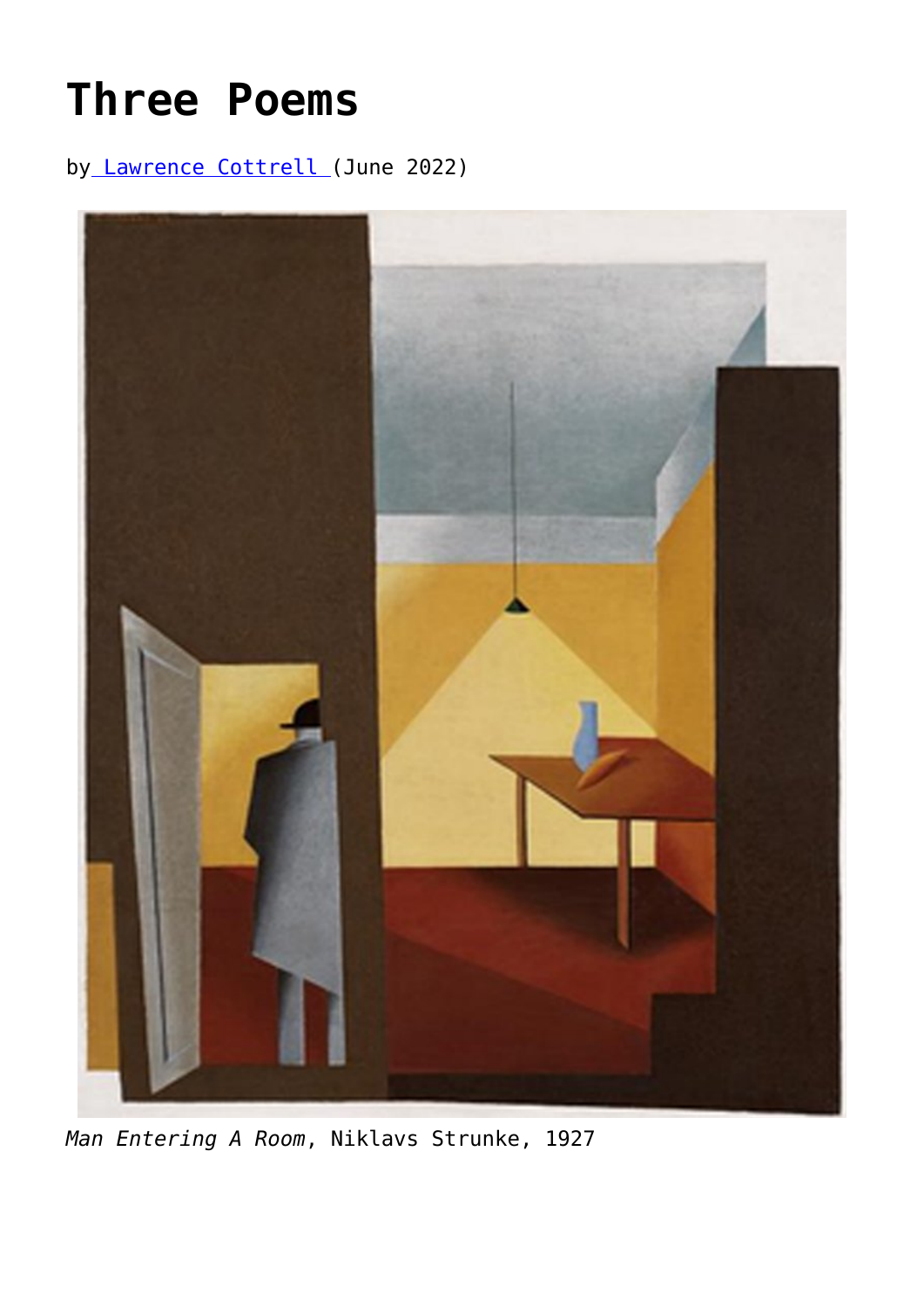Confession

Ten years back I thought to go, went so far as to rent a place.

Where I stood one noon in its empty rooms, supposing of my life thenceforth,

- How the moon would phase and I, who had no friend but \_\_\_\_\_she,
- Should be just one within the cold, feel time's lash across \_\_\_\_\_my heart …

so tarry still beside her fire.

But now she's frail, preparing for farewell, and I find Myself again supposing of my life thenceforth, when no one cares for me but memories pirouetting ...

\_\_\_\_\_ah then …

- Arctic winds will bitter Capricorn, hard the softest sigh, joys suckled on by shadows,
- *This* grown eager e'en for Azrael, dark angel's taking of the instance of my being,
- Else I bear alone a winter's sting, the gray-grim scattering of each day,
	- no light of revelation on a road to Damascene ...

no pilgrim's inn along the way-

Queer Musics

I'm pretty sure. Day will come. In fifteen minutes or so ... In the middle of a word, say, filling an *O* like a tidal pool, Flung upon a *T* like tempest sea 'gainst Ptolemy's Pharos, \_\_\_\_\_gown some dowager *Q* on a crowded page …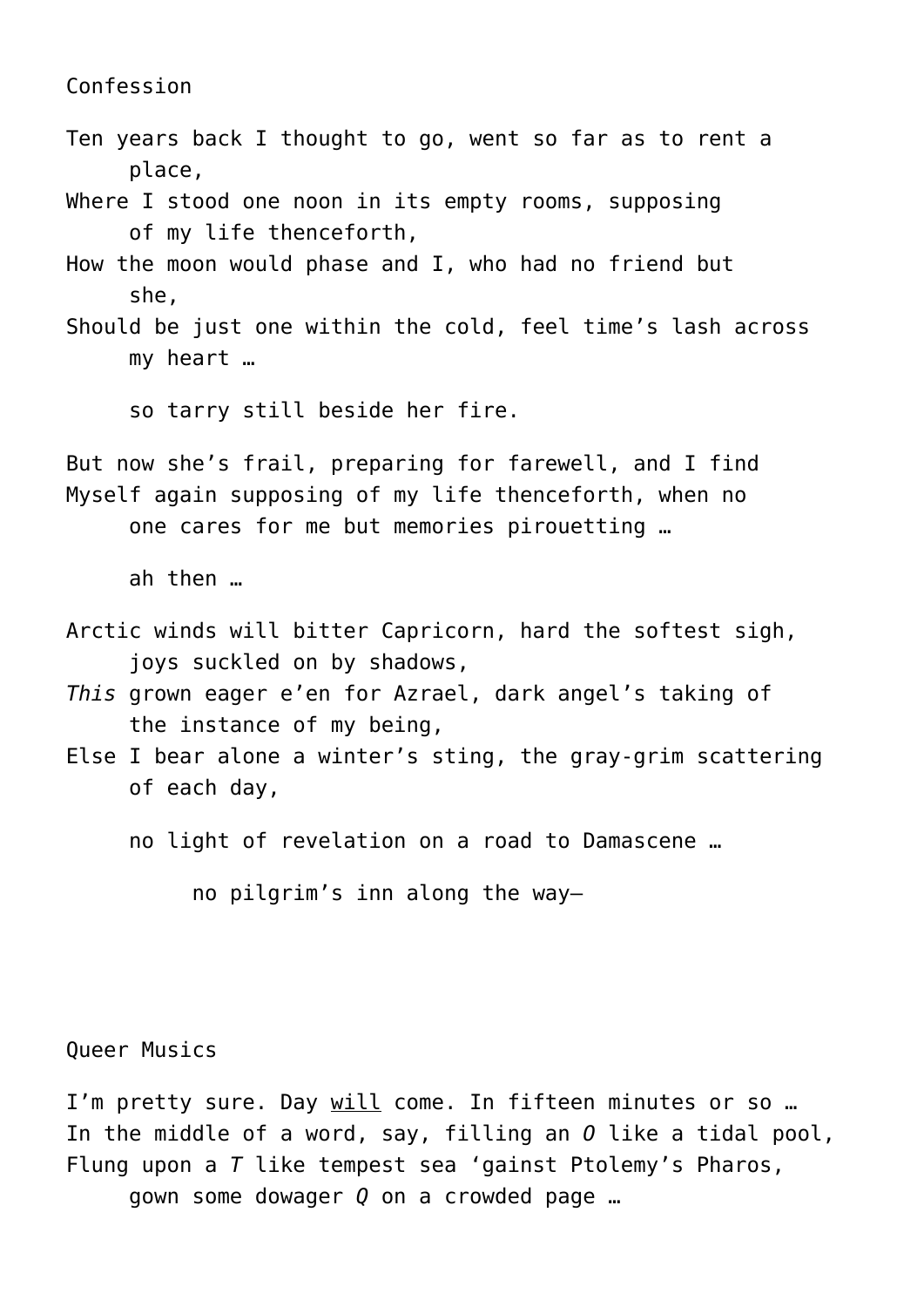there  $(!)$  …

 $'$ twixt slats of blinds  $...$ 

- Night's gave way to angular grotesques and soft recursive humors of a May.
- And it's alright, I guess, this world I mean, its almost seamless circuit of a sun,
- Its gypsy terminator which might or mightn't prick´to \_\_\_\_\_jubilee

The tongues of chanticleers and doves, but which excites Always onto Allegheny staves the tonic gifts of men who would be song,

who bow nativities of light

\_\_\_\_\_\_\_\_\_\_on violoncellos of their hearts—

## The Son

I taught him how to tie his shoes, ride a bike, feel the sacredness of Gettysburg,

\_\_\_\_\_not much else.

He had no father from an early age, like a line read once \_\_\_\_\_I half forgot,

underscored by a pen for memory's sake.

I was oft' distracted by midnight purls of sea on a Mississippi strand,

threads of sky caressing chimes,

a nickel found in a washed pocket.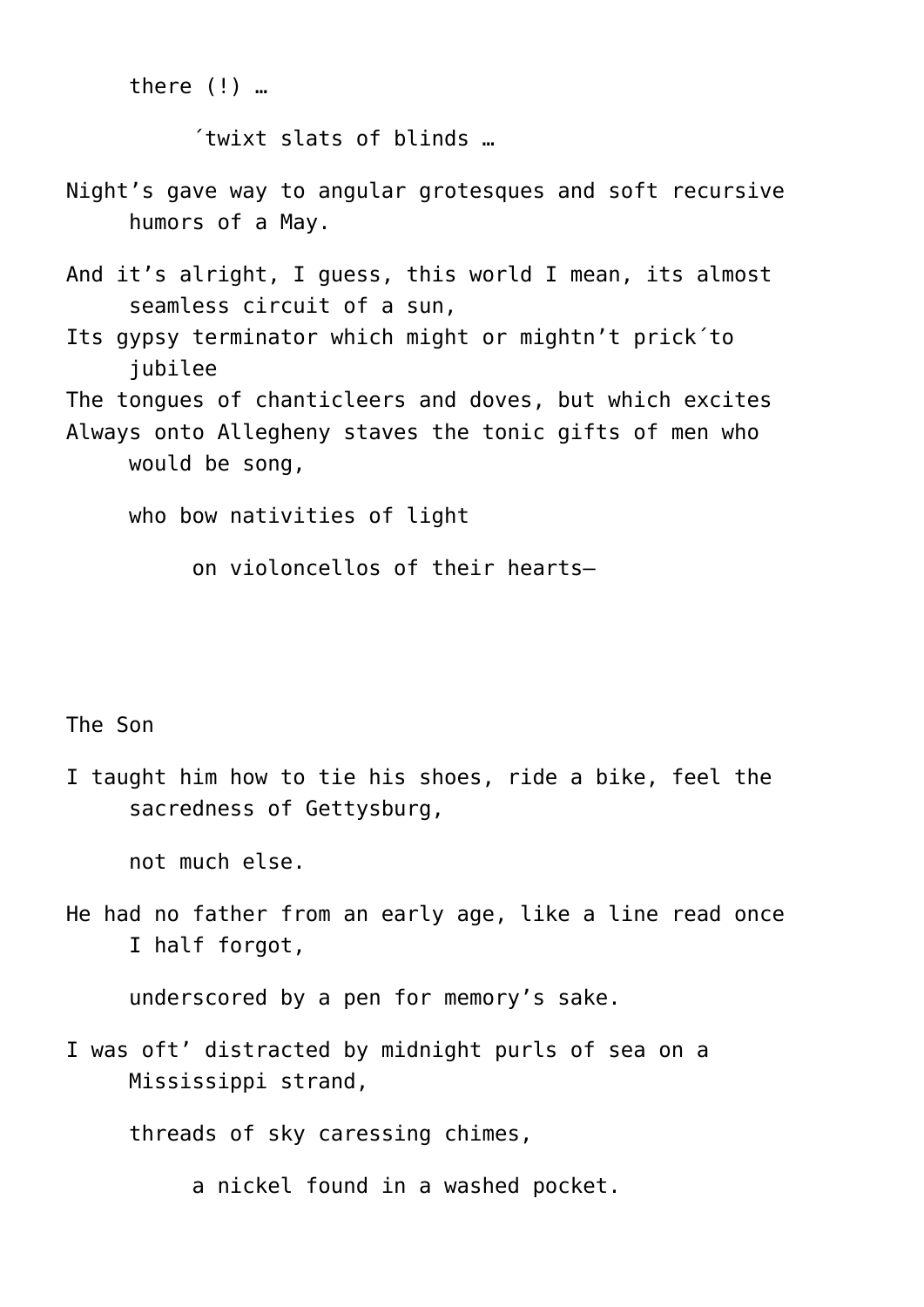This recall is all that is, there being no grief o'er having Missed his childhood, no longing for second chances … 'Cause I'm still the wight I was, a lover of bends in rivers, \_\_\_\_\_roads, horizons, melancholies even … Remember notes of whippoorwills, monotonies of rains \_\_\_\_\_on roofs, The barrenness of nights on ways a thousand miles from  $home$   $\ldots$ not my son's first word. I was a haunting of the haunting by the jingle-jangle gods \_\_\_\_\_of men, Climbed the creeping certitudes of souls on this trellis of a world … but through the curio of his life ha' ne'er been-

[Table of Contents](https://www.newenglishreview.org/)

Lawrence Cottrell has lived in West Virginia, mostly, preferring to dwell among good people, in a place where change is an unloved orphan. He has a BA from West Virginia State University and attended several graduate schools, leaving each finally to walk mist-hewn hollers and prowl wind-blasted ridges, to be where valleys can be spanned by two arms and a broom handle, and noons aren't quite sure of themselves. His poems have appeared in *The Lyric*, *Appalachian Heritage*, *Good Foot* and *Grab-a-Nickel*, among others. His work is in the celebrated anthology *Wild Sweet Notes: Fifty Years of West Virginia Poetry 1950-1999*. He blooms presently at a bend of